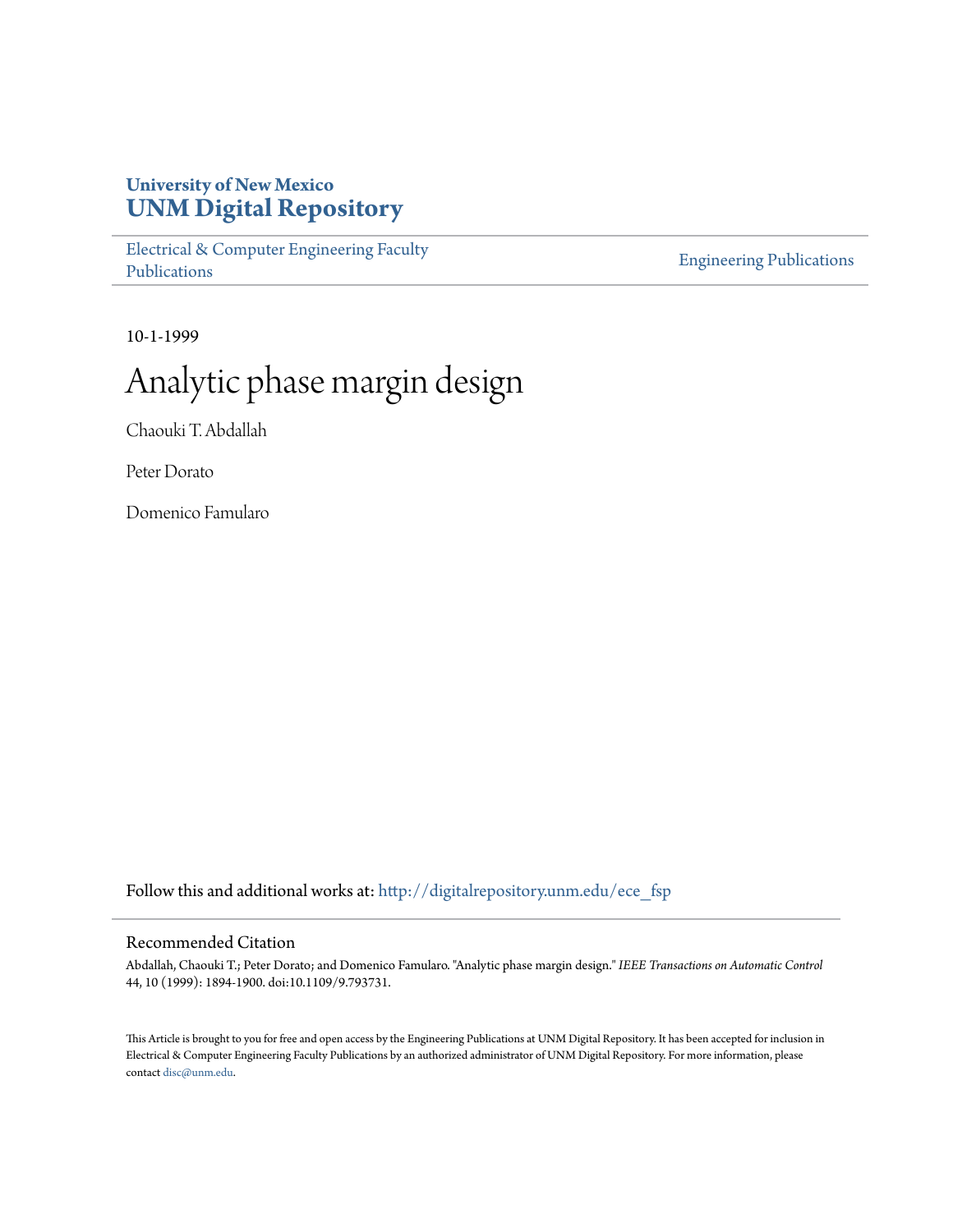# **Analytic Phase Margin Design**

Peter Dorato, Domenico Famularo, and Chaouki T. Abdallah

*Abstract—***In [4] an algorithm is presented for analytic phase margin control design. Without special care, however, the compensator computed with this algorithm may not be a** *real* **rational function. The problem is evident when the plant has** *real* **unstable poles. In this case the algorithm in [4] requires a mapping of real points into complex values, and it is not clear that the resulting compensator has real coefficients. The purpose of this paper is to show how a** *complex* **mapping required in this algorithm can always be selected so that the compensator does have real coefficients.**

*Index Terms—***Analytic positive, interpolation, phase margin optimization, strict Schur.**

#### I. INTRODUCTION

In most introductory control textbooks, phase margin design is done by trial-and-error loop-shaping techniques [3], [7]. A one-point frequency design approach is sometimes presented as an "analytic" design technique, even though such an approach may lead to an unstable closed-loop system, as noted in [7]. In [4] and [5], true analytic procedures are presented for phase margin design. In particular, in [4, Sec. 11.4] the maximum possible phase margin for a given plant is derived, and an algorithm is given for the synthesis of a compensator which achieves any phase margin up to the maximum value. However, without special care in the case when the plant has real unstable poles, the resulting compensator  $C(s)$  may not be a *real* rational function. The problem occurs in such a case because the algorithm involves finding an interpolating function with *complex* values at real points. The problem of a complex compensator does not arise in the gain margin optimization case (see [4, Sec. 11.3]), because in that case, real points are mapped into *real* interpolation values.

The purpose of this paper is to show how the nonreal interpolating function can be selected so that the resulting compensator is real. This paper also presents a convenient way to deal with plants that have zeros at infinity of multiplicity greater than one. Several examples are included to illustrate the design approach. It is also seen that for some plants, the maximal achievable phase margin is very small, and that in focusing on phase margin optimization, very fragile compensators may result [6]. The examples also illustrate that when the plant cannot be stabilized with a stable compensator, the usual trial-and-error loop-shaping techniques may be very difficult to apply.

This paper is organized as follows. Section II contains an outline of the problem and the design procedure. In Section III we present some illustrative numerical examples and give our conclusions in Section IV.

#### II. OUTLINE OF THE PROBLEM AND MAIN RESULT

We define first some special functions needed in the sequel. The functions in question are assumed to be *rational* unless otherwise

Manuscript received January 22, 1998. Recommended by Associate Editor, S. Weiland. This work was supported in part by NASA under Contract NCCW-0087 and in cooperation with the NASA Center for Autonomous Control Engineering, The University of New Mexico.

P. Dorato and C. T. Abdallah are with the Department of Electrical and Computer Engineering, The University of New Mexico, Albuquerque, NM 87131-1356 USA (e-mail: peter@eece.unm.edu).

D. Famularo is with the Dipartimento di Elettronica, Informatica e Sistemistica, Università degli Studi della Calabria, Rende, I-87036, Italy.

Publisher Item Identifier S 0018-9286(99)07882-4.

noted. We denote the set of real numbers by IR and the set of complex numbers by  $\Gamma$  Also  $\text{Re}(s)$  denotes the real part of the complex number  $s$ ,  $\arg(s)$  denotes the argument of the complex number  $s$ , and  $\|W(s)\|_{\infty}$  denotes the  $\mathcal{H}_{\infty}$  norm of the function  $W(s)$  [4]. Finally, we say that a transfer function  $T(s)$  is *stable* if it is BIBO stable, i.e.,  $T(s)$  is proper and analytic in  $\text{Re}(s) \geq 0$ .

- 1) A function  $W(s)$  is a *strict Schur (SS) function* if it is analytic and  $||W(s)||_{\infty}$  < 1, for all s:  $\text{Re}(s) \geq 0$ . Note that an SS function may have complex valued coefficients.
- 2) A function  $V(s)$  is a *strictly bounded-real (SBR) function* if it is a *real* SS function, that is an SS function with only real coefficients.
- 3) A function Z(s) is a *strictly positive (SP) function* if it is analytic and  $-\pi/2 < \arg(Z(s)) < \pi/2$ , or equivalently  $\text{Re}(Z(s)) > 0$ , for all  $s: \text{Re}(s) > 0$ .
- 4) A function F(s) is an *analytic-positive (AP) function*, [1], if it is analytic and  $-\pi < \arg(T(s)) < \pi$  for all  $s: \text{Re}(s) \geq 0$ .

We define the *analytic phase margin design problem* as that of determining the maximum phase margin possible for a given plant  $P(s)$  and synthesizing a feedback controller  $C(s)$  which realizes an admissible phase margin. This problem is solved in [4] through conformal mappings and interpolation with SS functions. We summarize next the solution procedure given in [4]. First it is noted that the phase margin problem, for a given phase margin  $\theta$ , involves finding a controller  $C(s)$  such that the loop-gain  $C(s)P(s)$  satisfies the following condition:

$$
1 + e^{j\theta} C(s) P(s) \neq 0, \quad \text{for all } s, \theta: \text{Re}(s) \ge 0, \qquad -\overline{\theta} \le \theta \le \overline{\theta}.
$$
\n(1)

Condition (1) is then shown to be equivalent to the avoidance, for all  $s: \text{Re}(s) \geq 0$ , by the closed-loop transfer function  $T(s) =$  $\frac{C(s)P(s)}{1+C(s)P(s)}$  of the following region of the complex plane (union of the boldface vertical lines in Fig. 1):

$$
\mathbb{F} = \left\{ s \in \mathcal{C} \; \middle| \; s = \frac{1}{2} + j \, \frac{\sin(\theta)}{2(1 - \cos(\theta))}, -\bar{\theta} \le \theta \le \bar{\theta} \, \right\}.
$$

At this point the problem is then to find a stable function  $T(s)$  which avoids the region  $\mathbb F$ . However, to preserve internal stability there cannot be unstable pole/zero cancellations in the loop-gain  $C(s)P(s)$ . This then requires that  $T(s)$  satisfies the following interpolation conditions: 1)  $T(a_i) = 1, i = 1, ..., n$  and 2)  $T(b_i) = 0$ ,  $i = 1, \ldots, m$ , where  $a_i$  and  $b_i$  are the unstable poles and zeros, respectively, of the plant  $P(s)$ . To simplify the initial discussion, it is assumed that the unstable poles and zeros are all simple and that  $P(s)$  is exactly proper. This problem of avoidance and interpolation via  $T(s)$  is then converted, via conformal mappings, to that of finding a stable function  $F(s)$ 

$$
F(s) = \frac{1}{2} + \frac{a_2 - j(T(s) - \frac{1}{2})}{a_2 + j(T(s) - \frac{1}{2})}
$$
 (2)

where  $a_2 = \frac{\sin(\bar{\theta})}{2(1-\cos(\bar{\theta}))} = \frac{1}{2}(\tan(\frac{\bar{\theta}}{2}))^{-1}$ , which maps the forbidden region of  $T(s)$  into the bold face line segment shown in Fig. 2. Note that if  $F(s)$  is an AP function, the line segment in Fig. 2 is indeed avoided. On the other hand, an AP function can always be written as the square of an SP function, i.e.,

$$
F(s) = Z^2(s) \tag{3}
$$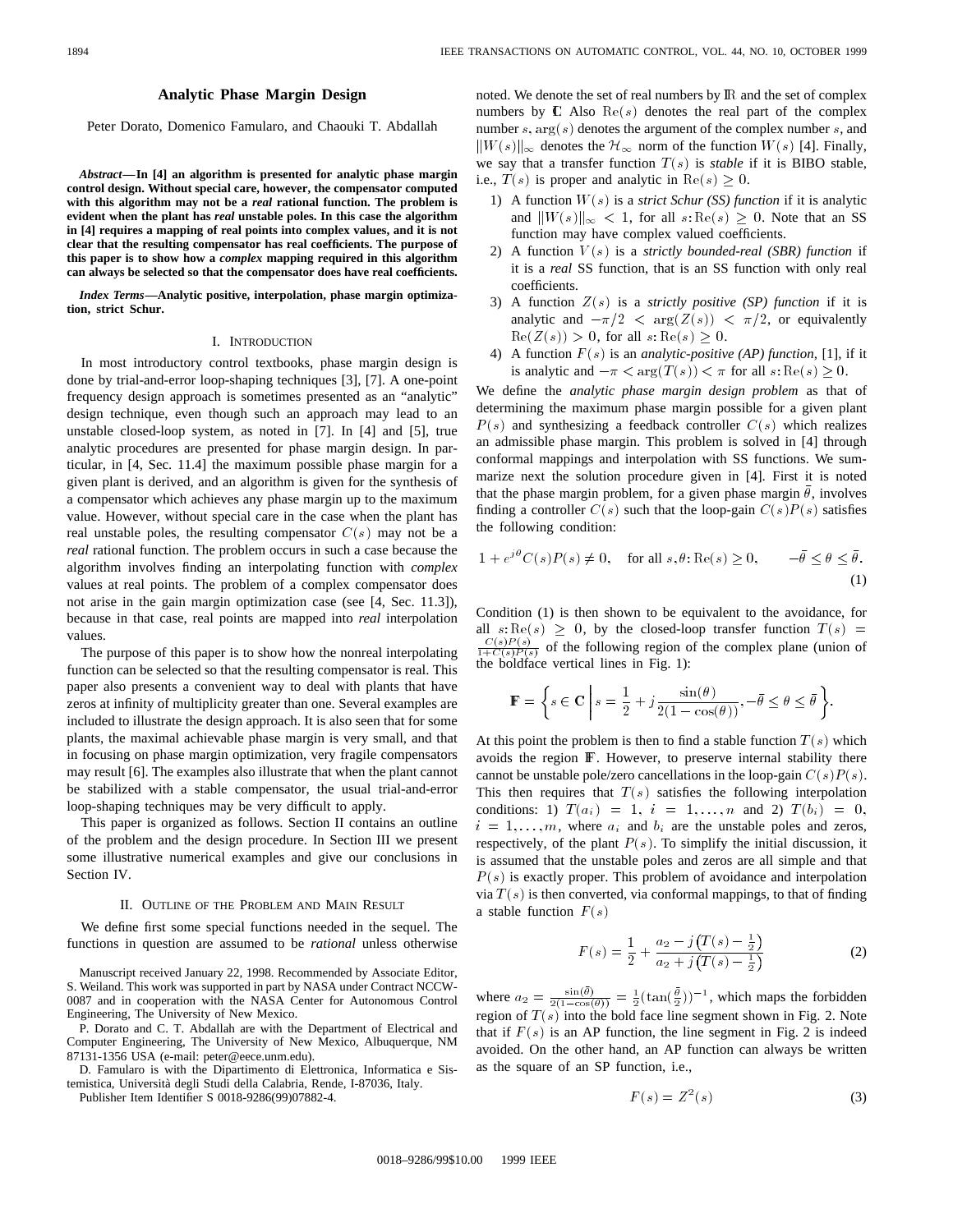

Fig. 1. Region of C to be avoided by  $T(s)$  for all  $s: \text{Re}(s) \geq 0$ .



Fig. 2. Region to be avoided by  $F(s)$  for all  $s: \text{Re}(s) \geq 0$ .

where  $Z(s)$  is an SP function. Finally the mapping

function. Finally the mapping  
\n
$$
W(s) = \frac{Z(s) - e^{j\bar{\theta}/2}}{Z(s) + e^{-j\bar{\theta}/2}}
$$
\n(4)

is used to convert the SP function  $Z(s)$  into an SS function  $W(s)$ ,<br>with induced interpolation conditions<br> $\int W(a_i) = \beta = -j \sin\left(\frac{\overline{\theta}}{2}\right) e^{j\overline{\theta}/2}, \quad i = 1, ..., n$ with induced interpolation conditions

$$
\begin{cases} W(a_i) = \beta = -j \sin\left(\frac{\theta}{2}\right) e^{j\overline{\theta}/2}, & i = 1, \dots, n \\ W(b_i) = 0, & i = 1, \dots, m. \end{cases}
$$
 (5)

The phase-margin design problem is then reduced to a Nevanlinna–Pick interpolation problem for the computation of  $W(s)$ , with the phase margin  $\theta$  selected less than  $\theta_{\text{max}}$ , where  $\theta_{\text{max}}$  is given by the following theorem.

*Theorem 1 [4]:* If  $P(s)$  is stable or minimum phase, then  $\theta_{\text{max}} =$  $\pi$ ; otherwise

$$
\theta_{\text{max}} = 2 \sin^{-1} \left( \frac{1}{\gamma_{\text{opt}}} \right)
$$
 (6)

where  $\gamma_{\text{opt}} = \inf ||T(s)||_{\infty}$ , subject to interpolation conditions  $T(a_i)=1; T(b_i)=0.$ 

The algorithm for the computation of  $C(s)$  is then given in the following steps.

1) Compute

$$
\inf \|T(s)\|_{\infty} = \gamma_{\text{opt}}
$$

given  $T(a_i)=1$ ,  $T(b_i)=0$ . 2) Pick  $\bar{\theta} < \theta_{\text{max}}$  where  $\theta_{\text{max}}$  is computed from (6). 3) Use the Nevanlinna–Pick interpolation algorithm to compute the strict Schur function  $W(s)$  which satisfies the conditions (5); see [2] for details.

4) Compute

$$
Z(s) = \frac{e^{j\bar{\theta}/2} + e^{-j\bar{\theta}/2}W(s)}{1 - W(s)}.
$$
 (7)

5) Compute

$$
T(s) = \frac{1}{2} - ja_2 \frac{1 - Z^2(s)}{1 + Z^2(s)}.
$$
 (8)

6) Finally, compute

$$
C(s) = \frac{T(s)}{P(s)(1 - T(s))}.
$$
 (9)

The above algorithm does not guarantee that  $W(s)$  is a *real* function (in particular real unstable poles must interpolate to complex values  $\beta$ ), and (7) and (8) are not *real-to-real* mappings. Thus, without special care,  $T(s)$  in (8) will not be a real function, and hence the controller  $C(s)$  in (9) will not be a rational function with *real* coefficients. A real  $C(s)$  is, of course, required for physical realization. The following theorem ensures a real  $C(s)$  when all the unstable poles and zeros are real. A simple extension of the theorem may then be used when complex poles and zeros occur in complex conjugate pairs.

*Theorem 2:* Let  $V(s)$  be an SBR function which satisfies the following interpolation conditions:

$$
\begin{cases} V(a_i) = |\beta| = \sin\left(\frac{\overline{\theta}}{2}\right), & i = 1, \dots, n \\ V(b_i) = 0, & i = 1, \dots, m \end{cases}
$$
 (10)

where  $\bar{\theta} \leq \theta_{\text{max}}$  and  $b_i$  and  $a_i$  are, respectively, the right half-plane zeros and poles of  $P(s)$ . Then the function

$$
W(s) = -j e^{j\bar{\theta}/2} V(s)
$$
 (11)

which satisfies the conditions in (5) is the required SS function, and the resulting compensator  $C(s)$ , computed from (7)–(9), stabilizes the plant  $P(s)$ , guarantees a phase margin equal to  $\bar{\theta} < \theta_{\text{max}}$ , and has real coefficients.

*Proof:* First note that  $W(s)$  given in (11) is a function which satisfies the interpolation conditions in (5) and  $\|W(s)\|_{\infty} =$  $||V(s)||_{\infty}$ . As shown in [4], if  $\bar{\theta} < \theta_{\text{max}}$ , then there exists a strict Schur function which interpolates the points in (5), hence there exists an SBR function  $V(s)$  which interpolates the points in (10).

We now show that  $W(s)$  computed in (11) does result in a real  $C(s)$ . From (7) we have

$$
Z(s) = e^{j\bar{\theta}/2} \frac{1 - j e^{-j\bar{\theta}/2} V(s)}{1 + j e^{j\bar{\theta}/2} V(s)}.
$$
 (12)

Now if this expression for  $Z(s)$  is substituted back into (8) one obtains, after some algebra

$$
T(s) = V(s) \frac{1 - \sin(\frac{\tilde{\theta}}{2})V(s)}{\sin(\frac{\tilde{\theta}}{2})(1 - V^{2}(s))}
$$
(13)

which is a real rational function. The expression of the compensator obtained from (9) is then

$$
C(s) = \frac{V(s)\left(1 - \sin\left(\frac{\bar{\theta}}{2}\right)V(s)\right)}{P(s)\left(\sin\left(\frac{\bar{\theta}}{2}\right) - V(s)\right)}.\tag{14}
$$

 $\Box$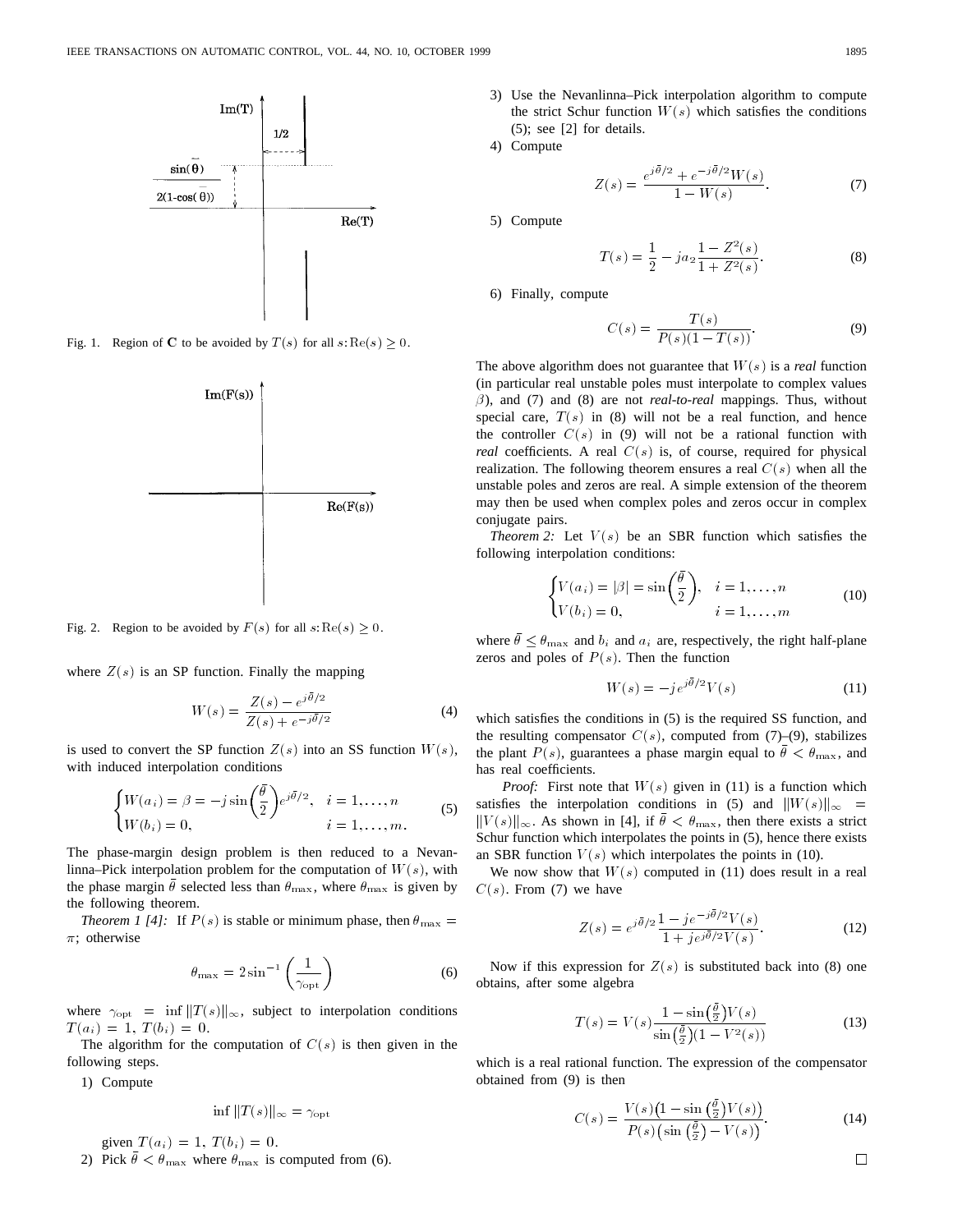

Fig. 3. Loop gain Nyquist diagram (Example 1).

*Remark 1:* If the plant  $P(s)$  is not exactly proper, then the function  $W(s)$  must contain a roll-off term of the type

$$
\frac{1}{(\tau s + 1)^k}
$$

where k is the relative degree of  $P(s)$ . In this case  $W(s)$  is modified<br>as follows:<br> $W(s) = -je^{j\bar{\theta}/2} \frac{1}{(s-1)^2} \tilde{V}(s)$ as follows:

$$
W(s) = -j e^{j\bar{\theta}/2} \frac{1}{(\tau s + 1)^k} \tilde{V}(s)
$$

where the interpolation conditions on the function  $V(s)$  are given as

$$
\begin{cases} \tilde{V}(a_i) = (\tau a_i + 1)^k |\beta|, & i = 1, ..., n, \\ \tilde{V}(b_i) = 0, & i = 1, ..., m. \end{cases}
$$
 (15)

The parameter  $\tau$  must be chosen small enough to ensure that  $\bar{V}(s)$  is an SBR function and that the guaranteed phase margin  $\bar{\theta}$  is preserved.

*Remark 2:* The same proof remains valid when the unstable zeros and the poles appear in complex conjugate pairs. In this case the interpolation conditions for  $V(s)$  are given by

$$
b_1 \ \overline{b}_1 \ b_2 \ \overline{b}_2 \ \ldots \ b_q \ \overline{b}_q \ a_1 \ \overline{a}_1 \ a_2 \ \overline{a}_2 \ \ldots \ a_p \ \overline{a}_p
$$

 $0$   $0$   $0$   $0$  ...  $0$   $0$   $\beta$   $\beta$   $\beta$   $\beta$   $\beta$   $\beta$  ...  $\beta$   $\beta$ 

the first line of the Fenyves array [2]. With the Nevanlinna–Pick algorithm [2] we obtain the following expression for the  $2q$ th line of the Fenyves array:

$$
\begin{array}{c|cccc}\n a_1 & \bar{a}_1 & a_2 & \bar{a}_2 & \dots & a_p & \bar{a}_p \\
\hline\n\gamma_1|\beta| & \bar{\gamma}_1|\beta| & \gamma_2|\beta| & \bar{\gamma}_2|\beta| & \dots & \gamma_p|\beta| & \bar{\gamma}_p|\beta|\n\end{array}
$$

where

$$
\gamma_i = \prod_{k=1}^q \frac{a_i + b_k}{a_i - \overline{b}_k} \frac{a_i + \overline{b}_k}{a_i - b_k}
$$

:

Now the interpolation values appear in complex conjugate pair so that a *real* interpolation function exists. The zeros  $b_i$ ,  $b_i$  are easily interpolated by multiplying the interpolating function for the unstable poles by terms of the type

$$
\frac{s-b_i}{s+\overline{b}_i}\frac{s-\overline{b}_i}{s+b_i}
$$

:

In the next section, Theorem 2 is used to compute *real* compensators for some phase margin design problems.

# III. EXAMPLES

*Example 1:* This example is taken by [4]. In this case the plant is

$$
P(s) = \frac{(s-1)}{(s+1)(s-p)}, \qquad p = \frac{5}{4}
$$

 $F(s) = \frac{F(s)}{(s+1)(s-p)}, \qquad p = \frac{1}{4}$ <br>and the value of  $\gamma_{\text{opt}}$ , as computed from [4] is:  $\gamma_{\text{opt}} = |\frac{p+1}{p-1}| = 9$ with  $\theta_{\text{max}} = 12.7587^{\circ}$ . We select the guaranteed phase margin to be  $\bar{\theta} = 10^{\circ} = \frac{\pi}{18}$ . This plant has a simple zero at infinity, hence a first-order roll-off term of the form  $\frac{1}{\tau s+1}$  is required, with  $\tau$  chosen small enough so that the  $\mathcal{H}_{\infty}$ -norm  $W(s)$  remains less than one. In this case  $W(s)$  is exactly

$$
W(s) = -1440j e^{j\pi/36} \sin\left(\frac{\pi}{36}\right) \frac{(s-1)}{(s+1)(4s+155)}, \quad \left(\tau = \frac{4}{155}\right)
$$

resulting in the controller

$$
C(s) = 360 \frac{4s^2 + 148.06158s + 165.93841}{4s^2 - 1121s - 49445}.
$$

For this plant the parity interlacing property (*p.i.p.*) condition is not satisfied, so that an unstable controller is expected. In particular, the controller designed above has one unstable pole, so that for closed-loop stability the Nyquist diagram should encircle the  $-1$ point twice (one unstable pole in the plant and one unstable pole in the controller). The Nyquist plot shown in Fig. 3 has the correct number of encirclements. The Bode plots of the loop gain are shown in Fig. 4 and the computed increasing gain and phase margins are GM = 0.3972 dB,  $\theta = 10.23^{\circ} \ge \theta$ . Note that in order to meet a near-optimal phase margin, the Nyquist diagram is distorted in such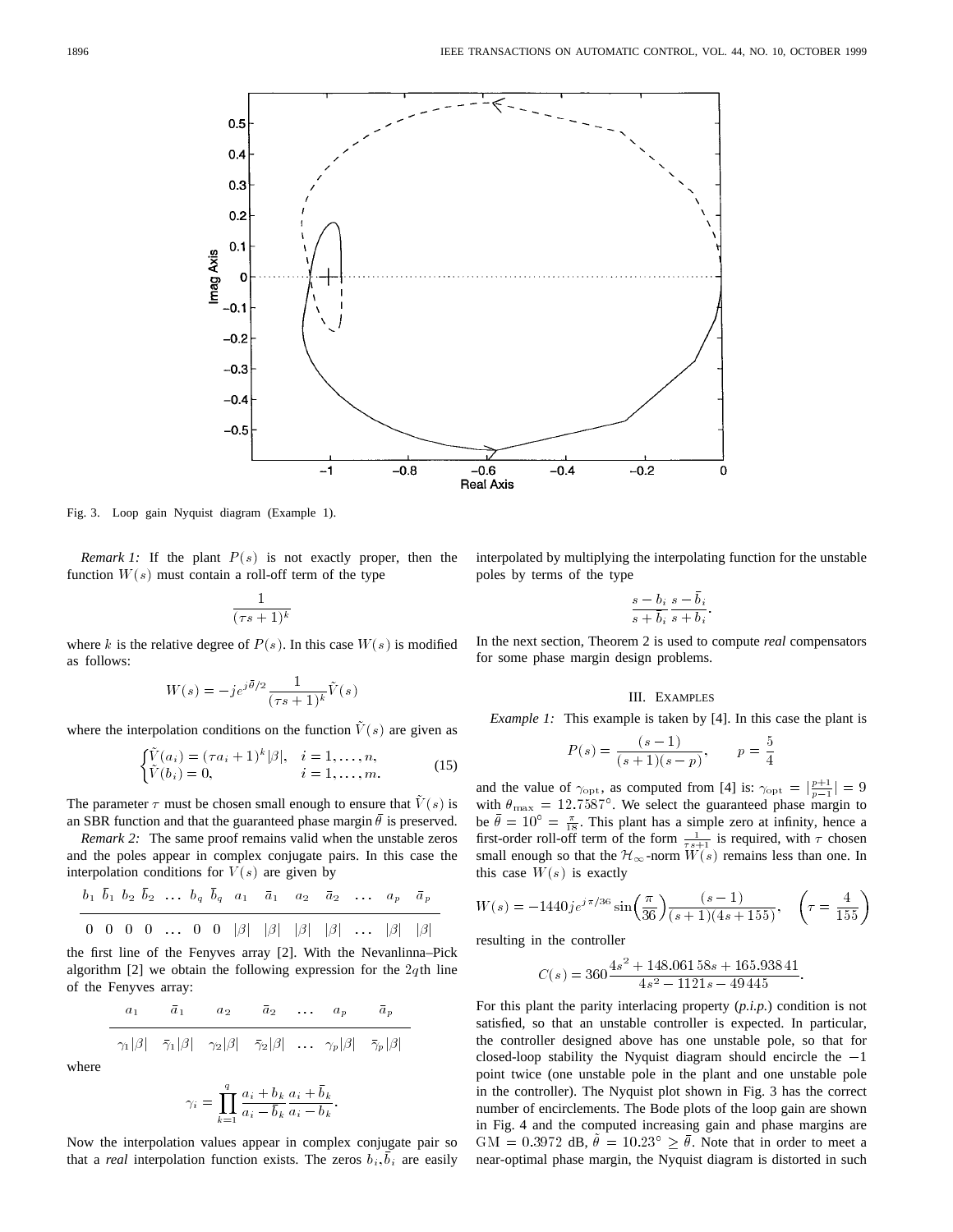

Fig. 4. Loop gain Bode diagram (Example 1).

a way that a very small gain margin results. This implies a very fragile/nonrobust controller with respect to gain perturbations and illustrates the robustness and fragility problems that typically result when a single optimization criterion is used for design.

To show how an arbitrary choice of the Schur function may result in a complex coefficients compensator for the plant in this example, consider the following SS function  $W(s)$ : To show how an arbit<br>a complex coefficient<br>msider the following  $W(s) = -310 \frac{(s-1)}{(s-1)^2}$ 

$$
W(s) = -310 \frac{(s-1)}{(s+1)}
$$
  
 
$$
\times \frac{(-319 + 288e^{j\pi/36})s + 1285 - 1440e^{j\pi/36}}{(4s+155)((412+288je^{-j\pi/36})s - 205 - 360je^{-j\pi/36})}
$$
  
(16)

This SS function interpolates to

$$
W(5/4) = \beta = -j \sin\left(\frac{\pi}{36}\right) e^{j\pi/36}
$$
  
 
$$
W(1) = 0
$$
 (17)

as required by the conditions in (5), and has the proper roll-off at infinity. The compensator computed from this  $W(s)$  is given by

$$
C(s) = \frac{c_1 s^4 + c_2 s^3 + c_3 s^2 + c_4 s + c_5}{c_6 s^4 + c_7 s^3 + c_8 s^2 + c_9 s + c_{10}}
$$
  
\n
$$
c_1 = (3.514564 + 8.105417j)10^2
$$
  
\n
$$
c_2 = (1.528751 + 3.010686j)10^4
$$

$$
c_3 = (8.787351 + 5.006403j)104
$$
  
\n
$$
c_4 = (116.6633 - 9.382413j)103
$$
  
\n
$$
c_5 = (3.751727 - 3.313033j)104
$$
  
\n
$$
c_6 = (1.198356 + 1.886006j)
$$
  
\n
$$
c_7 = (-2.507776 - 6.588968j)102
$$
  
\n
$$
c_8 = (-1.326417 - 2.880513j)104
$$
  
\n
$$
c_9 = (-6.851272 - 1.641024j)104
$$
  
\n
$$
c_{10} = (-3.143535 + 2.617595j)104
$$

Note that the there are no common poles/zeros so that the complexity of the controller cannot be reduced. When the compensator is complex, the frequency response does not have the usual symmetry properties for positive and negative frequencies. Thus, the Nyquist plot is no longer symmetric about the real axis, but the phase-margin design will still meet the phase-margin design specifications.

*Example 2:* Let us consider the following linear plant:

$$
P(s) = \frac{(s-1)(s-3)}{(s-2)(s-4)}.
$$
\n(18)

Note that this plant does not satisfy the *p.i.p.* [8] and hence cannot be stabilizable by a stable compensator. The first step in phase margin design is to evaluate the maximum possible phase margin for the

$$
W(s) = -je^{j\pi/360}5\sin\left(\frac{\pi}{360}\right) \times \frac{(s-1)(s-3)\left((-13+525\sin^2\left(\frac{\pi}{360}\right))s+38+1050\sin^2\left(\frac{\pi}{360}\right)\right)}{(s+1)(s+3)\left((-1+1025\sin^2\left(\frac{\pi}{360}\right))s-2-2750\sin^2\left(\frac{\pi}{360}\right)\right)}
$$

 $C(s) = \frac{-59.422\,28 s^4 - 209.759\,06 s^3 + 382.152\,62 s^2 + 1763.113\,73 s + 1270.300\,95}{58.892\,06 s^4 + 310.111\,31 s^3 + 315.265\,45 s^2 - 414.702\,61 s - 478.748\,81}$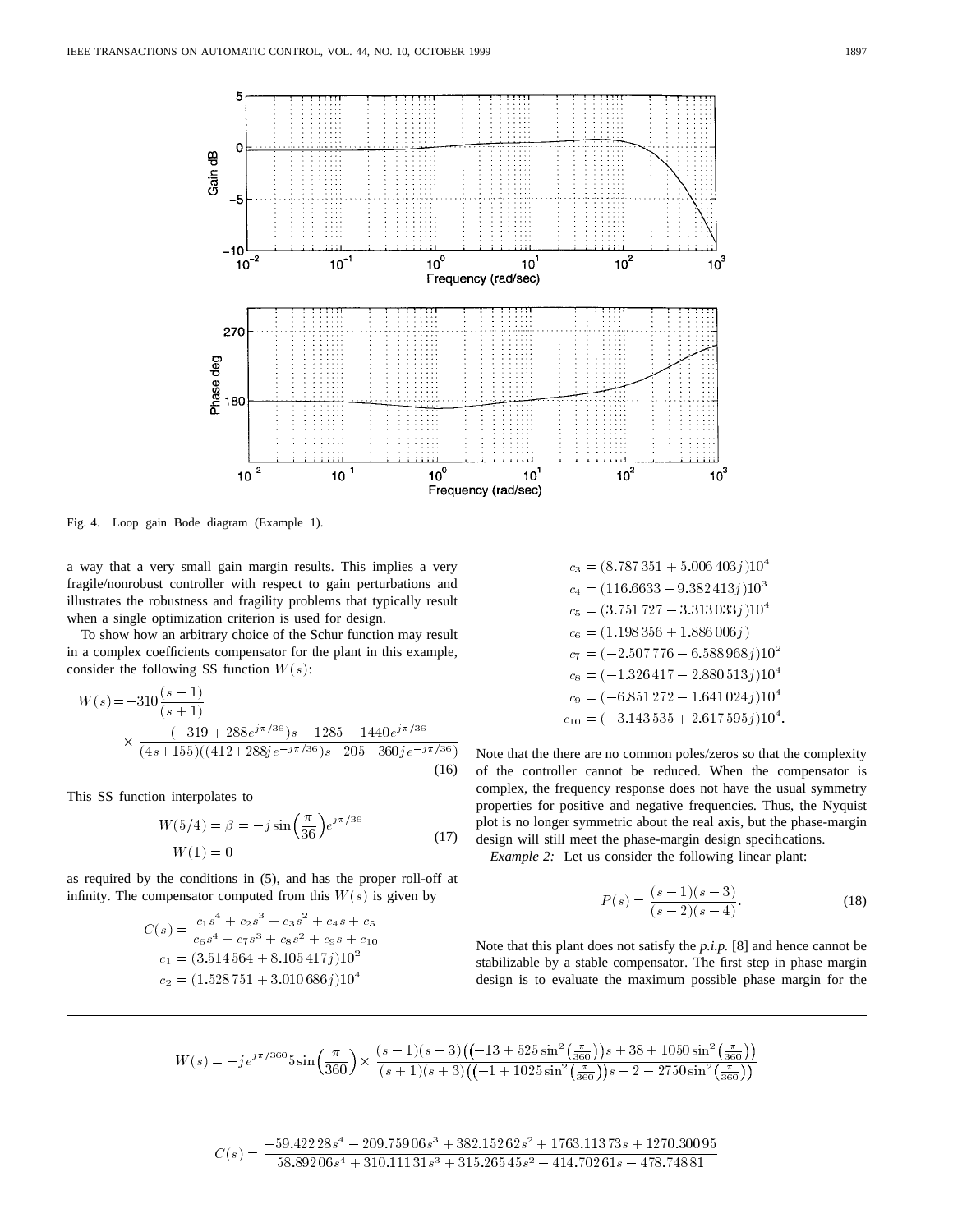

Fig. 5. Loop gain Nyquist diagram (Example 2).



Fig. 6. Loop gain Bode diagram (Example 2).

given plant. Using the  $\mathcal{H}_{\infty}$  optimization techniques in [4] one obtains for the given plant  $\gamma_{\rm opt} = 77.7492$  which leads to the maximum possible phase margin  $\theta_{\text{max}} = 2 \sin^{-1}(1/\gamma_{\text{opt}}) = 1.4739^{\circ}$ . It is interesting to note how small the maximum phase margin is for this particular plant. We select a design value of  $\bar{\theta} = 1^{\circ} = \frac{\pi}{180}$ . The SS function which interpolates the points (5) for this case is given by the equation shown at the bottom of the previous page. We list the exact

value of  $W(s)$  so that levels of precision in the realization of  $C(s)$ may be studied. Using  $W(s)$  and the mappings (7)–(9),  $C(s)$  is given by the other equation shown at the bottom of the previous page. The compensator is, as expected, unstable. For closed-loop stability the Nyquist plot should encircle the  $-1$  point three times (two unstable poles in the plant and one in the controller) in the counterclockwise sense. The Nyquist plot in Fig. 5 verifies that this is the case. Bode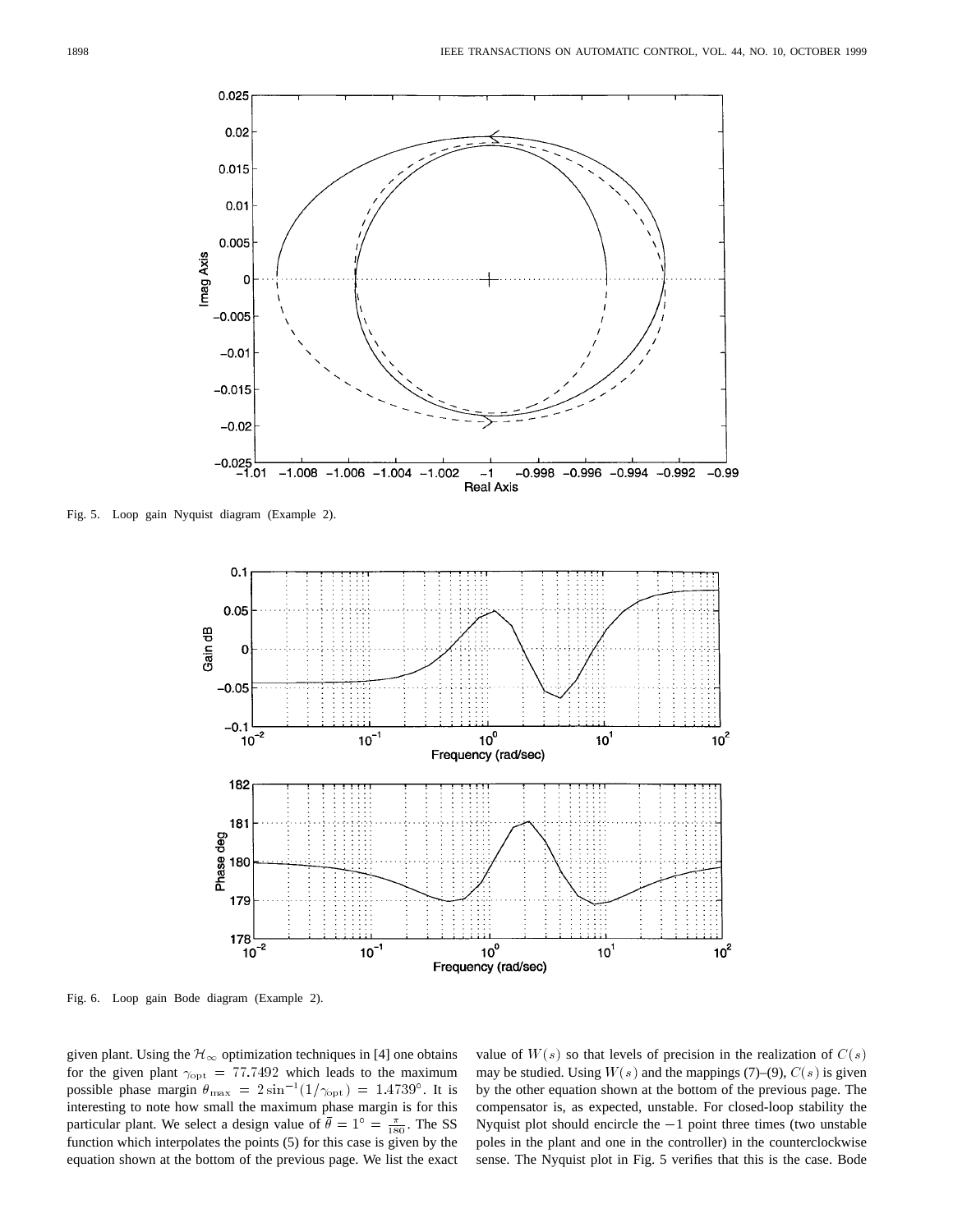

Fig. 7. Loop gain Nyquist diagram (Example 3).



Fig. 8. Loop gain Bode diagram (Example 3).

plots of the loop gain are shown in Fig. 6. The computed gain and phase margins are GM = 0.048 94 dB,  $\tilde{\theta} = 1.043^{\circ} \ge \bar{\theta}$ . The actual phase margin is a bit larger than the guaranteed design value, but of course less that the maximum possible value. Trial-and-error phase margin design would be difficult in this case because an unstable controller is required. Because of the inherently small phase margin

for this plant, this design is extremely *fragile* [6] with respect to any possible time delays in the controller.

*Example 3:* The following phase margin design problem is taken from [7, Example 9.2]. The plant is given by

$$
P(s) = \frac{4}{s(s+1)(s+2)}.
$$